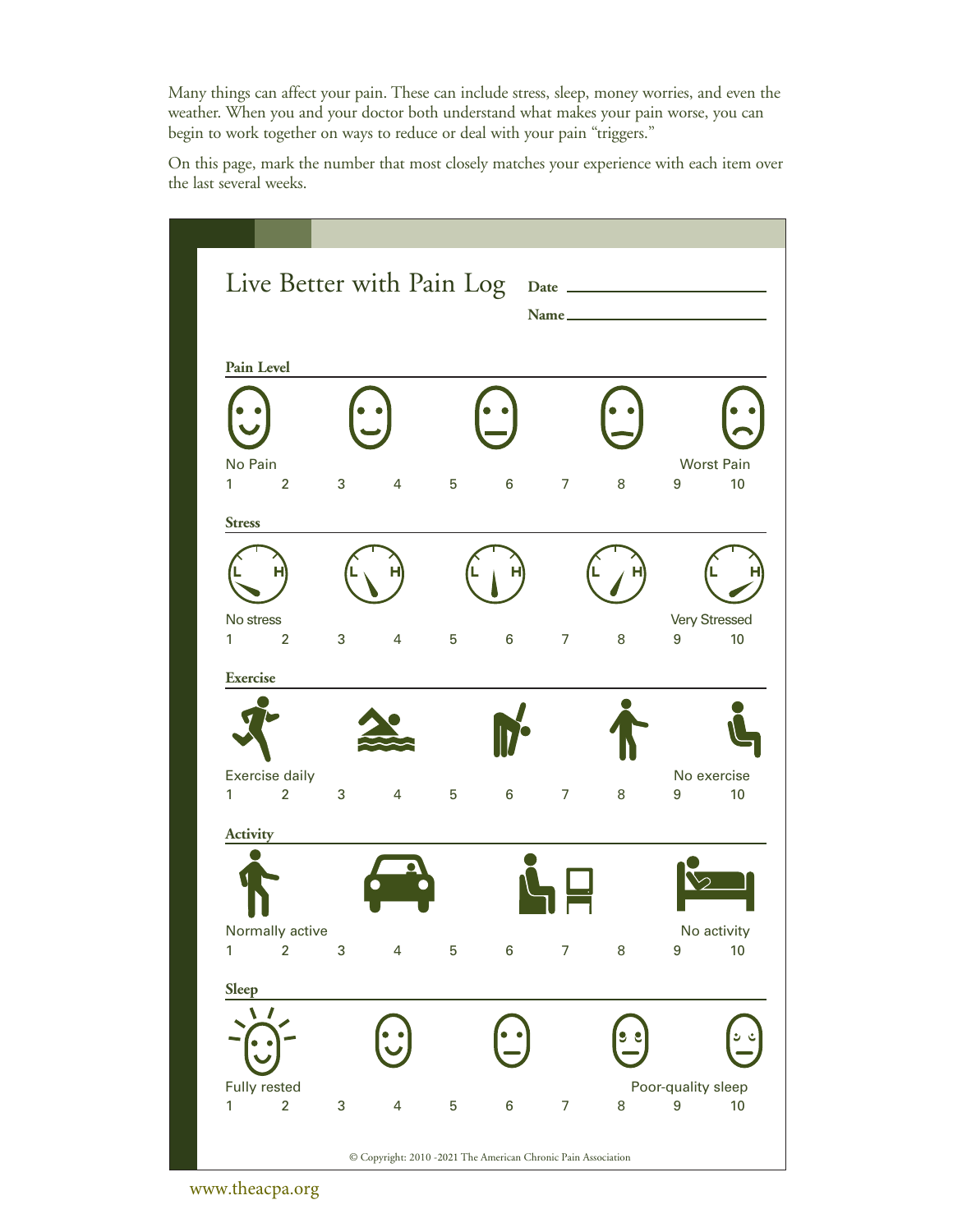

www.theacpa.org